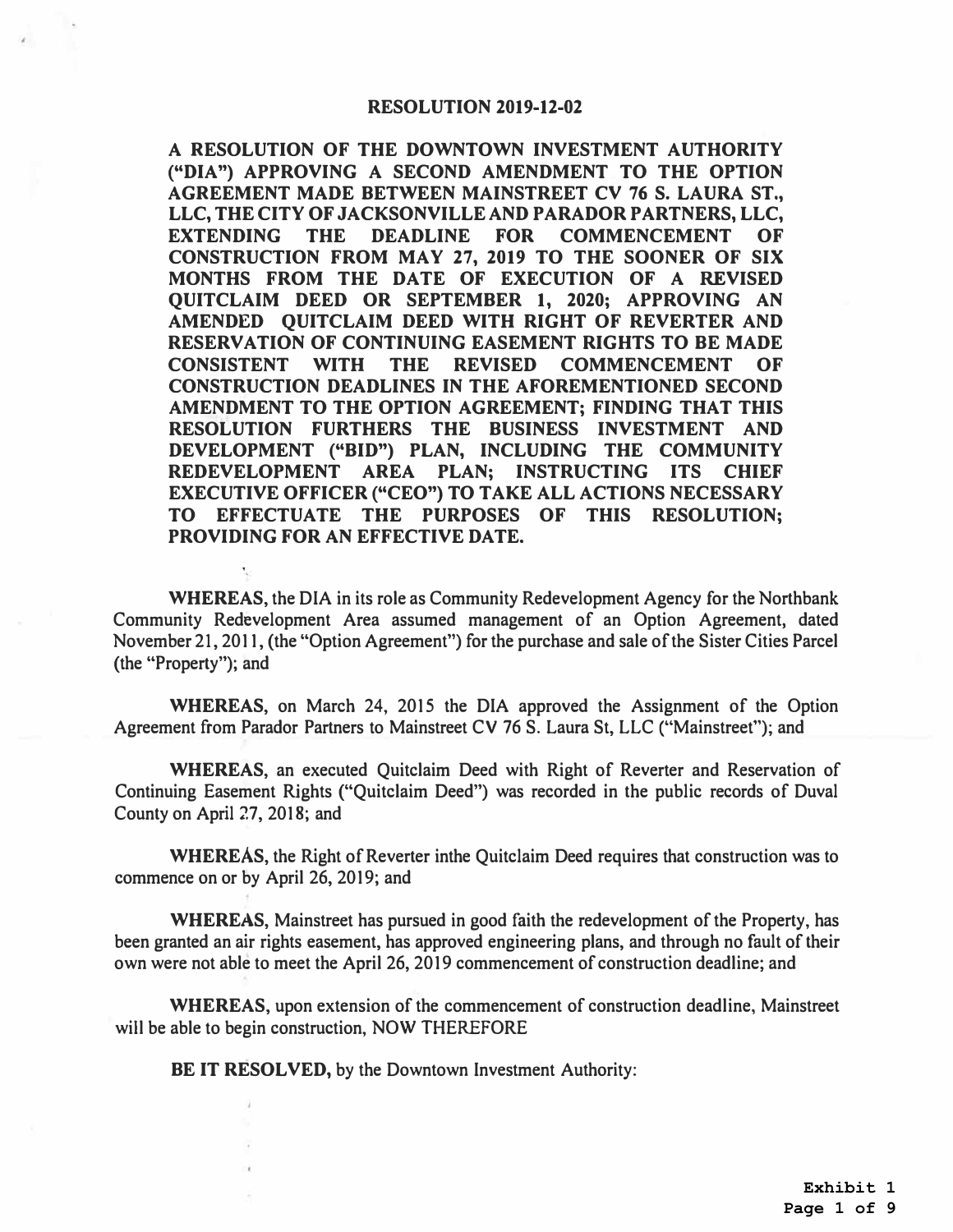#### **RESOLUTION 2019-12-02 PAGE2**

**Section 1.** The DIA finds that the recitals set forth above are true and correct and are incorporated herein by this reference.

**Section 2.** The DIA finds that this resolution furthers BID Plan Redevelopment Goal 1, which reads: *Reinforce Downtown as the City's unique epicenter for business, history, culture, education and entertainment.* 

**Section 3.** The Commencement of Construction deadline contained within the Option Agreement and the Quitclaim Deed With Right of Reverter and Reservation of Continuing Easements are hereby extended from April 27, 2019 to the sooner of: (i) six (6) months from the Effective Date of a to-be-executed Quitclaim Deed With Right of Reverter and Reservation of Continuing Easements or September 1, 2020. The Completion of Construction deadline of April 26, 2021 contained within both the Option Agreement and the Quitclaim Deed With Right of Reverter and Reservation of Continuing Easements shall remain in effect.

**Section 4.** The DIA instructs its CEO to execute the contracts and documents and otherwise take all necessary action in connection with the purposes of this Resolution.

**Section S.** This Resolution shall become effective upon its approval by the DIA and execution by the Chair of the DIA Board.

# WITNESS: **DOWNTOWN INVESTMENT AUTHORITY**

Karenthal

 $|7 - 19 - 19$ 

Craig Gibbs, Esq, Chairman

**VOTE:** In Favor:  $\frac{16}{2}$  Opposed:  $\frac{1}{2}$  Abstained:  $\frac{1}{2}$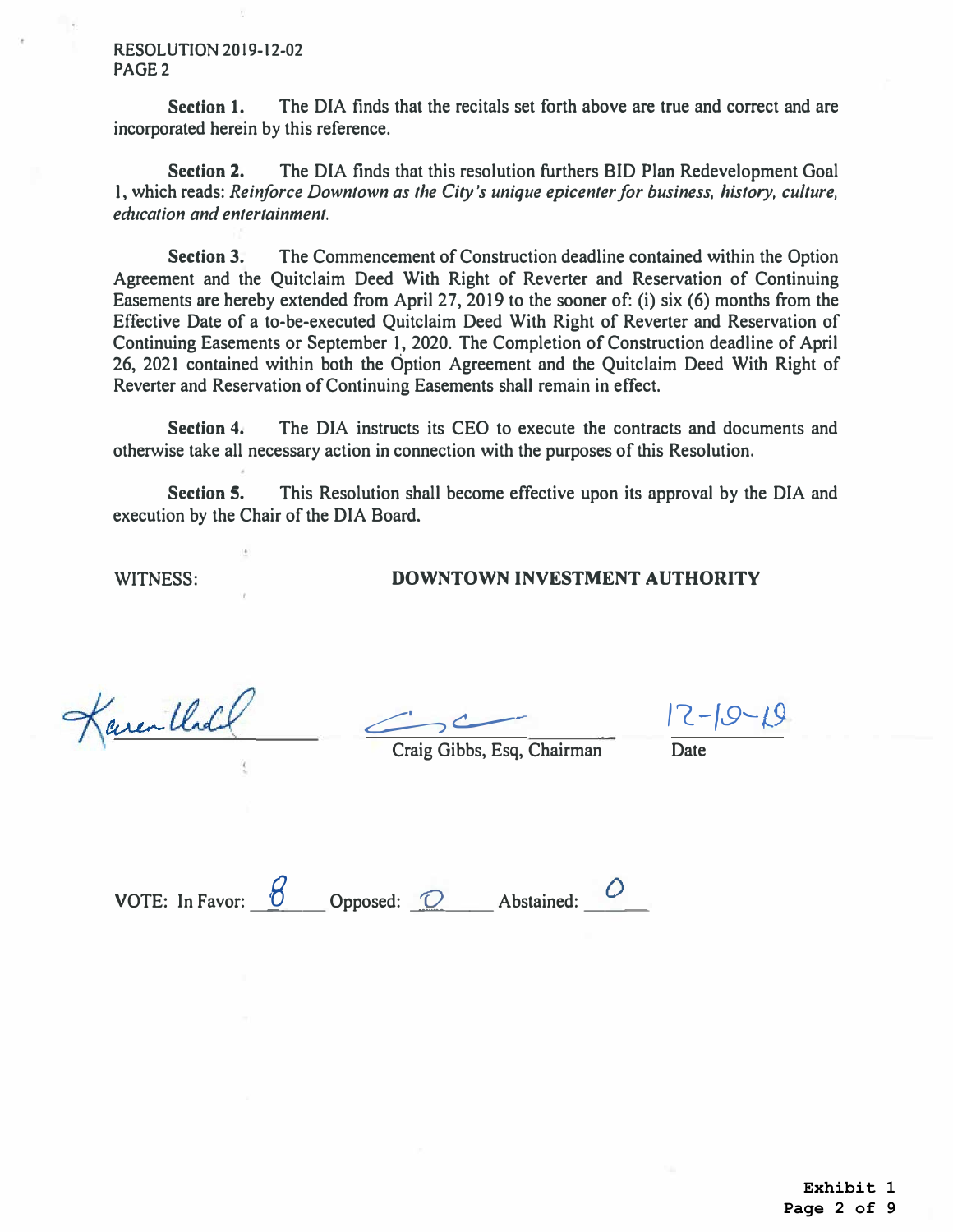Doc # 2018100029, OR BK 18366 Page 2041, Number Pages: 7, Recorded 04/27/2018 11:14 AM, RONNIE FUSSELL CLERK CIRCUIT COURT DUVAL COUNTY RECORDING \$61.00 DEED DOC ST \$3.50

Prepared by and return to John Sawyer, Esq. Office of General Counsel City of Jacksonville 117 West Duval Street, Suite 480 Jacksonville, Florida 32202

# **QUITCLAIM DEED WITH RIGHT OF REVERTER AND RESERVATION OF CONTINUING EASEMENT RIGHTS**

**This Quitclaim Deed with Right of Reverter** ("Quitclaim Deed") is made this **'.d,"\<sup>+</sup> '1\** day of April, 2018 (the "Effective Date") between **CITY OF JACKSONVILLE,** <sup>a</sup> Florida municipal corporation, whose address is c/o General Counsel, 117 West Duval Street, Suite 480, Jacksonville, Florida 32202 ("Grantor''), and **MAINSTREET CV 76 S. LAURA ST., LLC,** a Delaware limited liability company ("Grantee"), successor in interest to **PARADOR PARTNERS, LLC,** a Florida limited liability company.

#### **WITNESSETH:**

Grantor, for and in consideration of the sum of Ten and no/100 dollars (\$10.00) and other valuable considerations, receipt of which is hereby acknowledged, does hereby remise, release and quitclaim unto Grantee, its successors and assigns, all the right, title, interest, claim and demand, if any, which the Grantor has in and to the land, situate, lying and being in the County of Duval, State of Florida, described on attached **Exhibit A** (the "Property").

**TO HAVE AND HOLD** the same together with all and singular the appurtenances thereunto belonging or in anywise appertaining, and all the estate, right, title, interest, lien, equity and claim whatsoever of Grantor, if any, either in law or in equity, to the only proper use, benefit and behoof of Grantee, its successors and assigns forever.

BY ACCEPTANCE OF THIS QUITCLAIM DEED, GRANTEE ACKNOWLEDGES THAT GRANTOR HAS NOT MADE, DOES NOT MAKE AND SPECIFICALLY NEGATES AND DISCLAIMS ANY REPRESENTATIONS, WARRANTIES, PROMISES, COVENANTS, AGREEMENTS OR GUARANTIES OF ANY KIND OR CHARACTER WHATSOEVER, WHETHER EXPRESS OR IMPLIED, ORAL OR WRITTEN, PAST, PRESENT OR FUTURE, OF, AS TO, CONCERNING OR WITH RESPECT TO (A) THE VALUE, NATURE, QUALITY OR CONDITION OF THE PROPERTY, INCLUDING, WITHOUT LIMITATION, THE WATER, SOIL AND GEOLOGY, (B) THE INCOME TO BE DERIVED FROM THE PROPERTY, (C) THE SUITABILITY OF THE PROPERTY FOR ANY AND ALL ACTIVITIES AND USES WHICH GRANTEE MAY CONDUCT THEREON, (D) THE COMPLIANCE OF OR BY THE PROPERTY OR ITS OPERATION WITH ANY LAWS, RULES, ORDINANCES OR REGULATIONS OF ANY APPLICABLE GOVERNMENTAL AUTHORITY OR BODY, (E) THE HABITABILITY, MERCHANTABILITY, MARKETABILITY, PROFITABILITY OR FITNESS FOR A PARTICULAR PURPOSE OF THE PROPERTY, (F) GOVERNMENTAL RIGHTS OF POLICE POWER OR EMINENT DOMAIN, (G) DEFECTS, LIENS, ENCUMBRANCES, ADVERSE CLAIMS OR OTHER MATTERS: (1) NOT KNOWN TO GRANTOR AND NOT SHOWN BY THE PUBLIC RECORDS BUT KNOWN TO GRANTEE AND NOT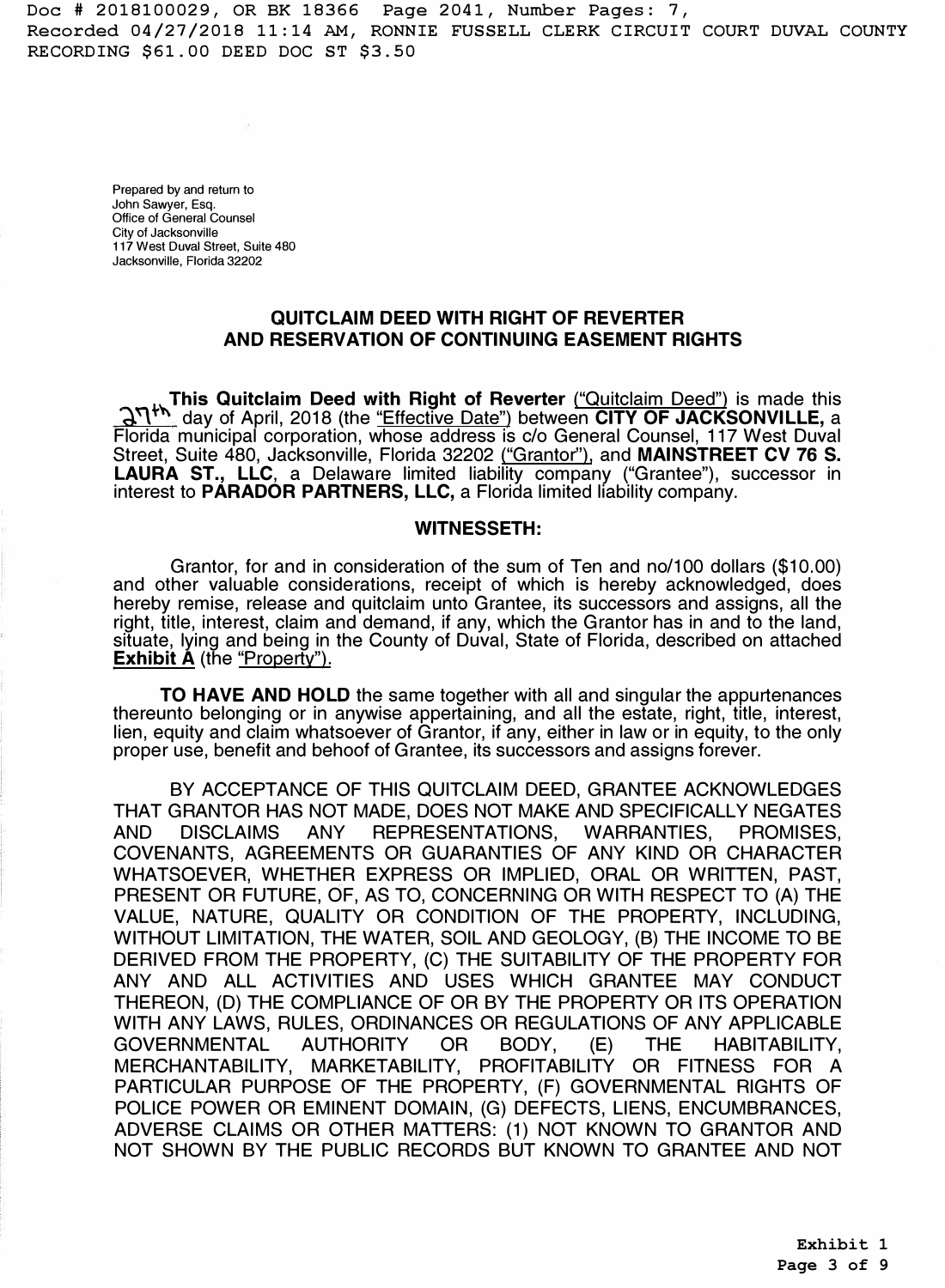DISCLOSED IN WRITING BY THE GRANTEE TO THE GRANTOR PRIOR TO THE DATE HEREOF, (2) RESULTING IN NO LOSS OR DAMAGE TO GRANTEE, OR (3) ATTACHING OR CREATED SUBSEQUENT TO THE DATE HEREOF, (H) VISIBLE AND APPARENT EASEMENTS AND ALL UNDERGROUND EASEMENTS, THE EXISTENCE OF WHICH MAY ARISE BY UNRECORDED GRANT OR BY USE, (I) ALL MATTERS THAT WOULD BE DISCLOSED BY A CURRENT SURVEY OF THE PROPERTY, (J) THE MANNER OR QUALITY OF THE CONSTRUCTION OR MATERIALS, IF ANY, INCORPORATED INTO THE PROPERTY, (K) THE MANNER, QUALITY, STATE OF REPAIR OR LACK OF REPAIR OF THE PROPERTY, OR (L) ANY OTHER MATTER WITH RESPECT TO THE PROPERTY, AND SPECIFICALLY, THAT GRANTOR HAS NOT MADE, DOES NOT MAKE AND SPECIFICALLY DISCLAIMS ANY REPRESENTATIONS REGARDING COMPLIANCE WITH ANY ENVIRONMENTAL PROTECTION, POLLUTION OR LAND USE LAWS, RULES, REGULATIONS, ORDERS OR REQUIREMENTS, INCLUDING THE DISPOSAL OR EXISTENCE, IN OR ON THE PROPERTY, OF ANY HAZARDOUS MATERIALS AS DEFINED IN THE OPTION AGREEMENT PURSUANT TO WHICH THIS QUITCLAIM DEED IS DELIVERED. GRANTEE FURTHER ACKNOWLEDGES THAT TO THE MAXIMUM EXTENT PERMITTED BY LAW, THE CONVEYANCE OF THE PROPERTY IS MADE ON AN "AS IS" CONDITION AND BASIS WITH ALL FAULTS.

#### **RESERVATION OF CONTINUING EASEMENT RIGHTS**

The conveyance described in this Quitclaim Deed is subject to the continuing easement rights of the Grantor as described in the (i) Grant of Easement dated October 17, 2002, recorded at Book 10748, Pages 1014-1016, of the current public records of Duval County, Florida, and (ii) Temporary Grant of Easement dated October 17, 2002, recorded at Book 10748, Pages 1017-1019 of the current public records of Duval County, Florida, and Grantor hereby reserves to itself all of its rights and privileges thereunder under the same terms and conditions.

# **RIGHT OF REVERTER**

Grantor and Grantee are parties to the Option Agreement dated November 21, 2011 (the "Agreement"), which requires Grantee to construct on the Property and adjacent property at least a two story structure pre-approved by Grantor ("Project"). The Agreement requires Grantee to Commence Construction of the Project within 12 months of the Effective Date of this Quitclaim Deed, and Complete Construction of the Project within 36 months of the Effective Date of this Quitclaim Deed. The terms "Commence Construction" and "Commencement of Construction" mean that permits for the material construction of the Project have been issued and material construction of the Project structure has begun and is ongoing. The terms "Complete Construction" and "Completion of Construction" mean that all permits for the construction of the Project have been finalized and the Project is fully operational and open for immediate occupancy and use. Fee simple title to the Property shall, upon Grantor's execution and recording in the Duval County Public Records of the Notice of Reversion of Title in the form attached hereto as **Exhibit B** ("Notice"), revert to Grantor in the event of Grantee's failure to develop the Property within the above time period required by the Agreement. At the time of such reversion of title to Grantor, the title to the Property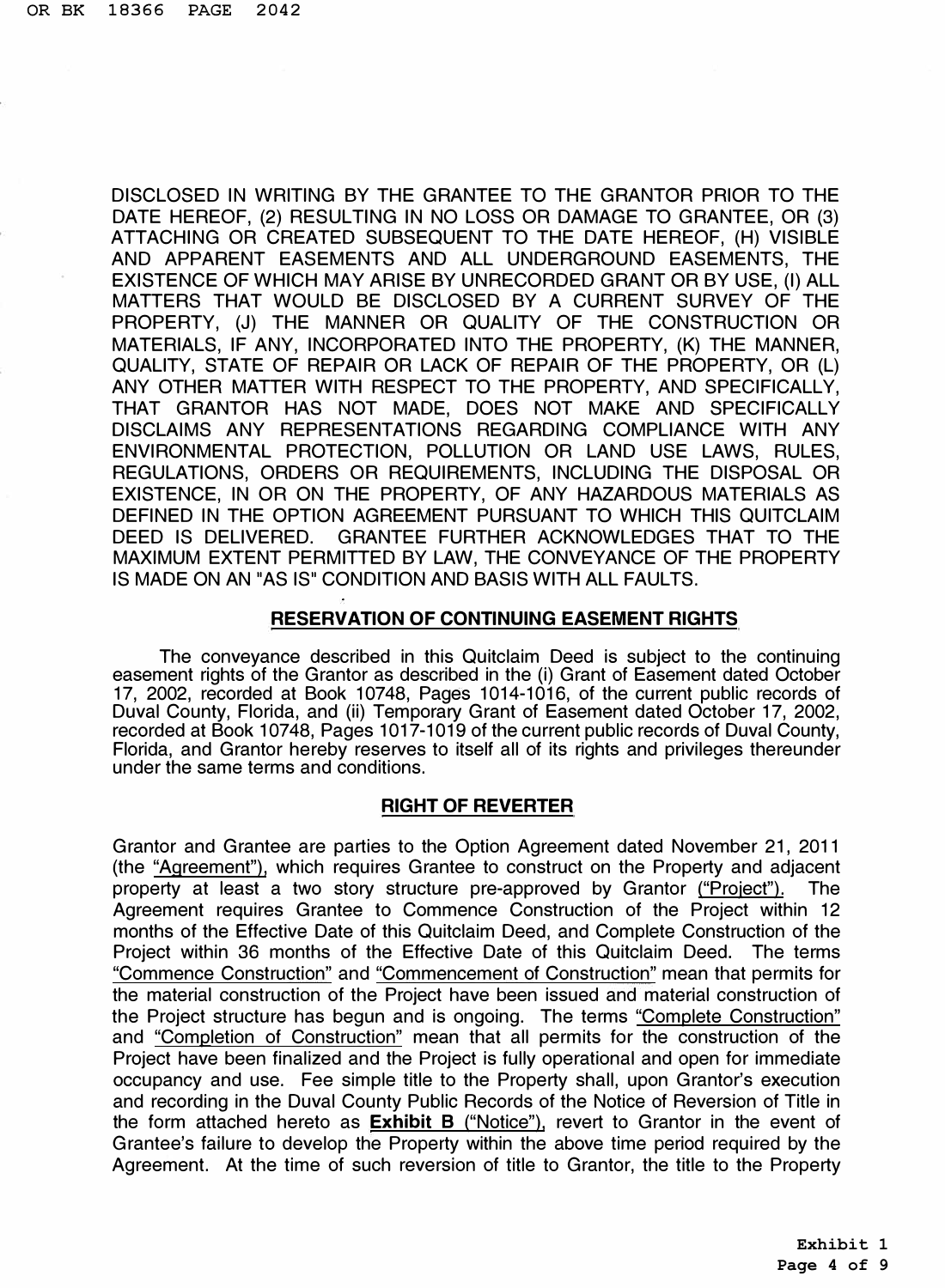shall be free and clear of all liens, encumbrances and other title matters, except for those in existence immediately prior to the conveyance of the Property to Grantee. Upon such failure by Grantee to timely develop the Property, Grantor shall be entitled to execute and record the Notice in the Duval County Public Records, and such Notice shall evidence the reversion to Grantor of fee simple title to the Property without the requirement of any additional notice or act by Grantor or Grantee. In the event the Project is constructed according to the terms and conditions of the Agreement, then Grantor shall execute a recordable release of this Reverter.

EXECUTED on the date set forth in the acknowledgment attached hereto to be effective as of the date first above written.

|                                                                      | UII UI<br>UNUIVUUTTULLE, a TUINQ                                              |
|----------------------------------------------------------------------|-------------------------------------------------------------------------------|
|                                                                      | municipal corporation                                                         |
| Attest:<br><i>J</i> ames R. McCain, Jr.<br><b>poration Secretary</b> | By:<br>Lenny Curry<br>Mayor Sam E. Mousa                                      |
| (CORPORATION SEAL                                                    | Chief Administrative Officer<br>For: Mayor Lenny Curry<br>Under Authority of: |
| Form approved:                                                       | Executive Order No. 2015-05                                                   |
| Assistant General Counsel                                            |                                                                               |
| E Mou via<br><b>STATE OF FLORIDA</b><br><b>COUNTY OF DUVAL</b>       |                                                                               |
|                                                                      | a SALI                                                                        |

The foregoing instrument was acknowledged before me this 24 day of April, and the foregoing instrument was acknowledged before the this <u>Terry day of Aphit</u><br>, 2018, by Lenny Curry and James R. McCain, Jr., the Mayor and Corporation Secretary, respectively, of the City of Jacksonville, a Florida municipal corporation, on behalf of the corporation, who are personally known to me.

CITY OF JACKSONVILLE, a Florida

Print Name: Alice W. Newman NOTARY PUBLIC, State of Florida at Large My Commission Expires:

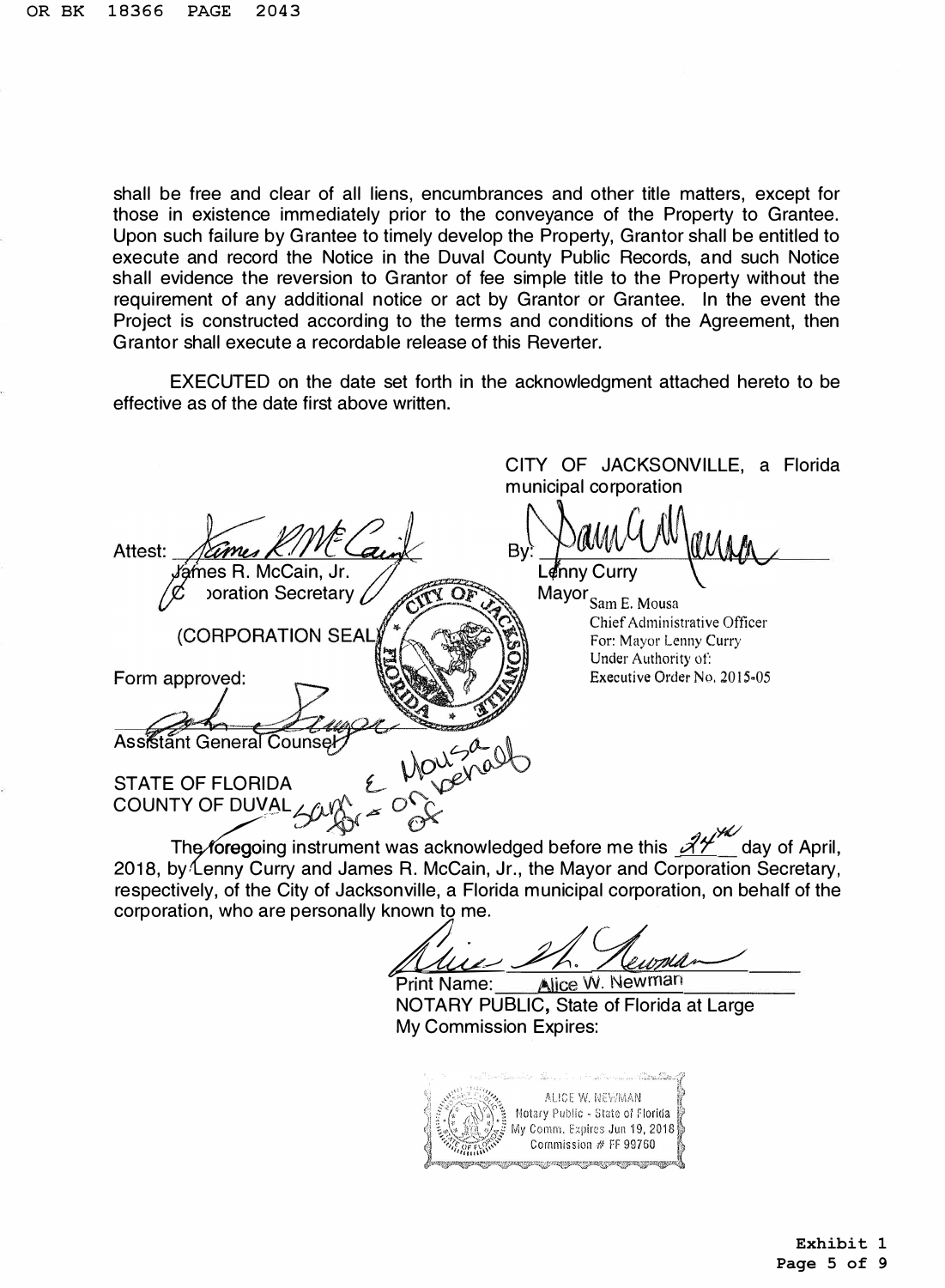# **EXHIBIT A Legal Description of Property**

A parcel of land comprised of portions of Water Lots 25 & 26, Hart's Map of Jacksonville, Duval County, Florida, being more particularly described as follows:

For a Point of Beginning, commence at an iron pin found XMARK in concrete in the Westerly line of said Water Lot 26, lying in the Easterly right of way line of Hogan Street, as now established, also being the Southwesterly corner of those lands described in the Official Records Volume 9813, page 1009, current public records of Duval County and run South 75° 51 '58" East, a distance of 211. 11 feet to an iron pin found XMARK; thence South 14° 29'18" West, a distance of 7.21 feet to an iron pin found XMARK and the Northerly right of way of Water Street (relocated), a variable width right of way, per Florida Department of Transportation Section Number 72070-2703; thence running Westerly along said right of way the following courses and distances: along a curve to the left having an arc length of 197.49 feet and a radius of 262.00 feet, subtended by a chord bearing South 74° 18'53" West, a chord distance of 192.85 feet to a point; thence along a curve to the right having an arc length of 50.35 feet and a radius of 198.00 feet, subtended by a chord bearing South 60° 02'44" West and a chord distance of 50.21 feet to a point; thence North 48° 27'05" West, a distance of 9 .15 feet to an iron pin found **XMARK** and the Westerly line of Water Lot 26 and the Easterly right of way line of Hogan Street; thence running along said Westerly line of Water Lot 26 and along said Easterly right of way line of Hogan Street North 14° 19'20" East, a distance of 133.83 feet to an iron pin found **XMARK** and the Point of Beginning.

#### BEING THE SAME PROPERTY AS DESCRIBED BELOW:

A parcel of land comprised of portions of Water Lots 25 and 26, Hart's Map of Jacksonville, Duval County, Florida, being more particularly described as follows:

For Point of Beginning, commence at a point in the Westerly line of said Water Lot 26, lying in the Easterly right of way line of Hogan Street, as now established, also being the Southwesterly corner of those lands described in Official Records Volume 9813, page 1009, Current Public Records of said county and run South 14° 18'32" West along said Westerly line of Water Lot 26 and along said Easterly right of way line, a distance of 133.86 feet to a point on the Northwesterly right of way line of Water Street (relocated), a variable width right of way, per Florida Department of Transportation Section Number 72070-2703; run thence along said Northwesterly right of way line the following courses: 1st Course, South 48°27'05" East, a distance of 9.15 feet to a point on a curve; 2nd Course, Northeasterly along the arc of a curve, concave Northwesterly and having a radius of 198.00 feet, an arc distance of 50.35 feet to a point of reverse curvature, said arc being subtended by a chord bearing and distance of North 60° 02'44" East, 50.21 feet; 3rd Course, Northeasterly along the arc of a curve, concave Southeasterly and having a radius of 262.00 feet, an arc distance of 64.56 feet to a point on said curve, said arc being subtended by a chord bearing and distance of North 59°49'15" East, 64.40 feet; thence continue Northeasterly along the arc of said curve, concave Southeasterly and having a radius of 262.00 feet, an arc distance of 131.73 feet to a point on the Easterly line of aforementioned Water Lot 25, said arc being subtended by a chord bearing and distance of North 81° 17'04" East, 130.35 feet; run thence North 14°18'32" East along said Easterly line, a distance of 7.48 feet to a point in the Southerly boundary of those lands described in Official Records Volume 8913, page 1711, said public records; run thence North 75° 51'01" West along the Southerly boundary line of last said lands and the aforementioned lands described in Official Records Volume 9813, page 1009, a distance of 210.00 feet to the Point of Beginning.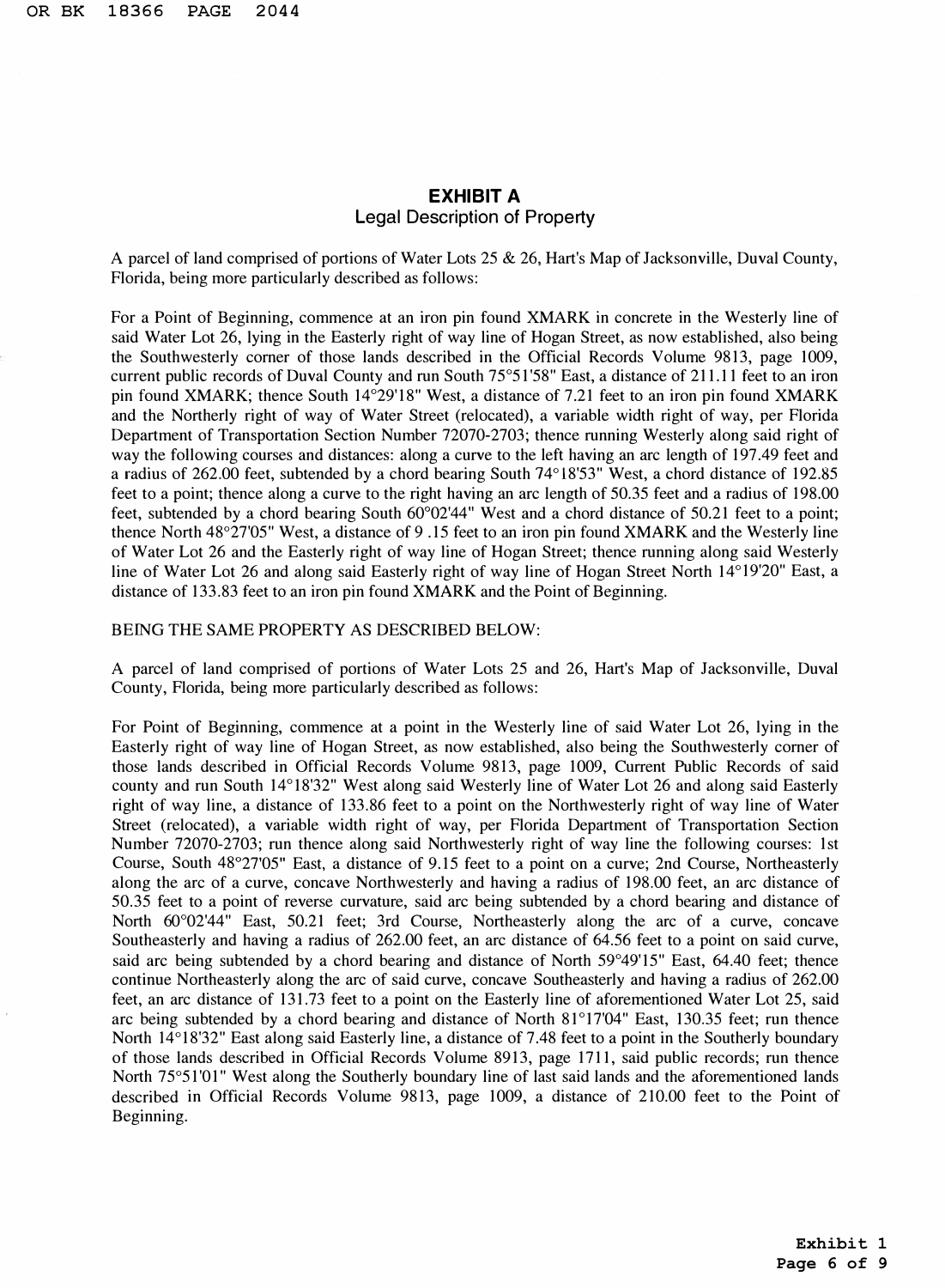# **Exhibit B to Quitclaim Deed**

**Notice** 

Prepared by and Return to: John Sawyer, Esq. City of Jacksonville Office of General Counsel 117 West Duval Street, Suite 480 Jacksonville, Florida 32202

#### **NOTICE OF REVERSION OF TITLE**

**This Notice of Reversion of Title** ("Notice") is made this \_\_day of **20\_, by the CITY OF JACKSONVILLE, a municipal corporation, whose address is c/o General Counsel, 117 West Duval Street, Suite 480, Jacksonville, Florida 32202 (the "City"), and pertains to the reversion to the City of fee simple title to property previously conveyed by the City to Mainstreet CV 76 S. Laura St., LLC, a Delaware limited liability company (the "Developer'').** 

#### **RECITALS:**

- **A. The City previously conveyed to the Developer the property (the "Property") described in the Quitclaim Deed dated \_\_\_\_\_\_ ,**  recorded at Book  $\qquad \qquad$ , page  $\qquad$ , of the current public records of Duval **County, Florida (the "Deed"), a copy of which is attached as Exhibit A and incorporated herein by reference.**
- **B. The Deed provides for the reversion to the City of fee simple title to the Property, if the Developer fails to timely develop the Property in accordance with the terms of the Agreement as defined in the Deed. The Deed also provides that in the event of such failure by the Developer to timely develop the Property, the City may execute this Notice and record it in the Duval County Public Records to evidence the reversion to the City of fee simple title to the Property.**

**NOW THEREFORE, the City states as follows:** 

- **1 . The above Recitals are true and correct.**
- **2. The Developer has failed to timely develop the Property in accordance with the terms of the Agreement as defined in the Deed, and therefore the City is entitled to execute this Notice and record it in the Duval County Public Records to evidence the reversion to the City of fee simple title to the Property without the requirement of any further act or notice by the City or Developer.**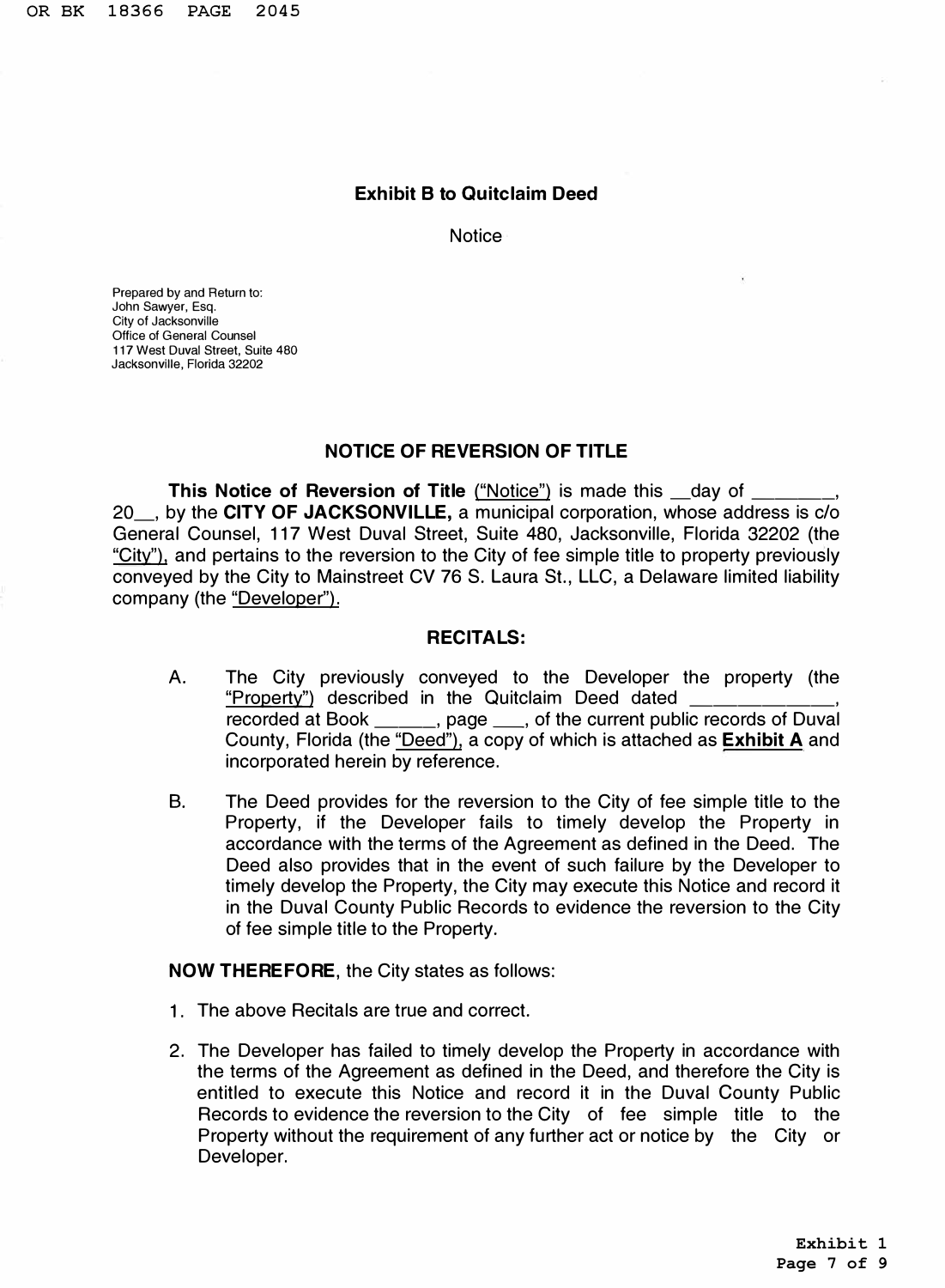3. Under terms of the Deed, fee simple title to the Property has reverted to the City.

**IN WITNESS WHEREOF,** the City has executed this Notice of Reversion of Title on the day and year first above written.

> **CITY OF JACKSONVILLE,** a Florida municipal corporation

Attest: \_\_\_\_\_\_\_\_\_ \_ By:----------

Name: Lenny Curry **Corporation Secretary Mayor** 

(CORPORATION SEAL)

Form approved:

Assistant General Counsel

STATE OF FLORIDA COUNTY OF DUVAL

The foregoing instrument was acknowledged before me this \_\_\_\_\_ day of \_\_\_\_\_\_\_\_\_\_ , 20\_, by \_\_\_\_\_\_\_\_\_ and **\_\_\_\_\_\_\_\_\_\_\_\_\_\_\_\_\_\_\_\_**, the Mayor and Corporation Secretary, respectively, of the City of Jacksonville, a Florida municipal corporation, on behalf of the corporation, who are personally known to me.

> Print Name:<br>NOTARY PUBLIC, State of Florida at Large My Commission Expires: